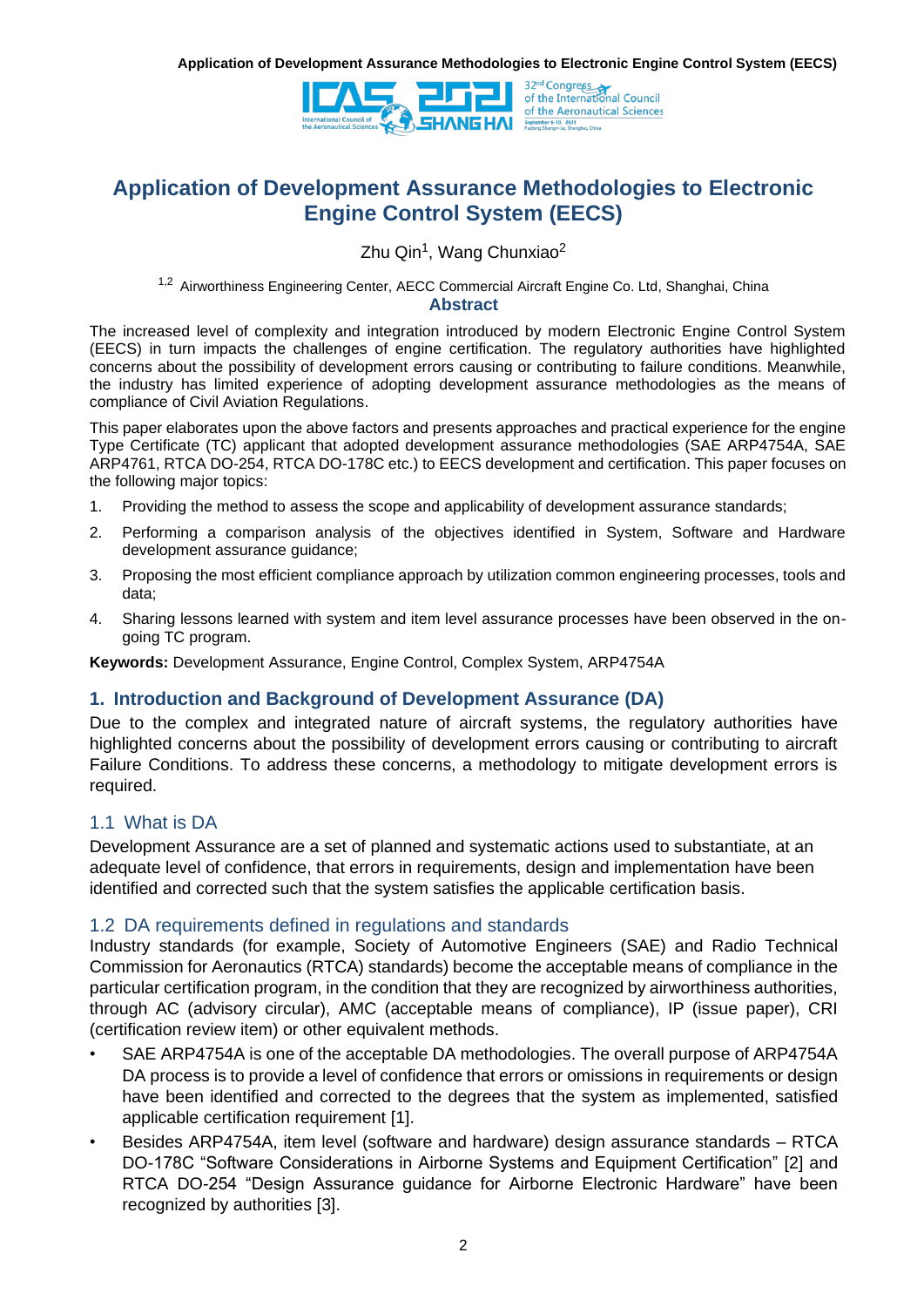• These Software and electronic hardware related processes (DO-178C and DO-254) are no longer considered to be adequate to mitigate the risk of EECS errors. DA activities at EECS system level are deemed to limit the likelihood of development errors contained in the system requirements used as the basis for the development of software and airborne electronic hardware items.



Figure 1 – Relationship between DA standards and regulations

Figure 1 explain how to apply industry DA standards to satisfy top level safety objectives in airworthiness regulations (Code of Federal Regulations (CFR), China Civil Aviation Regulations (CCAR), Certification Specifications (CS), etc.), through AC/AMC/IP. Please note that this paper uses CFR and FAA Advisory Circular as an example, the other certification authorities' regulation, guidance material and standards have the similar relationship and contents.

The purpose for this section is to explain the root source for the needs to establish development assurance process, the hierarchy of regulation and DA standards are presented in Figure1. These standards and regulations have inter-relationship with each other, so that it's necessary to identify their interface, overlaps and specific requirement when apply them in EECS programs, see section 3 for details for the proposed strategy when using all of these standards together.

# **2. ARP4754A Application Strategy in EECS**

## 2.1 Introduction of EECS

According to the commands from aircraft and the condition of the engine, EECS implement the engine's start, ignition, shutdown, power management, deceleration or acceleration, variable geometry control, thermal management and other functions under all operation conditions. EECS ensures that Engine's safe and stable operation in whole flight envelope, it also produce parameters to aircraft for cockpit warnings.

Civil Aviation Engine Control Systems have been involved from mechanical hydraulic system to Full Authority Digital Engine Control (FADEC). With the development of embedded system, data bus, model-based development and other technologies, EECS will further promote to the direction of intelligentizing, distribution and electrification development.

## 2.2 Application Scope

The DA process and methodology provided by ARP4754A are mainly aimed at complex system. Section 4.1.1 in ARP4754A states that "A concern arose regarding the efficiency and coverage of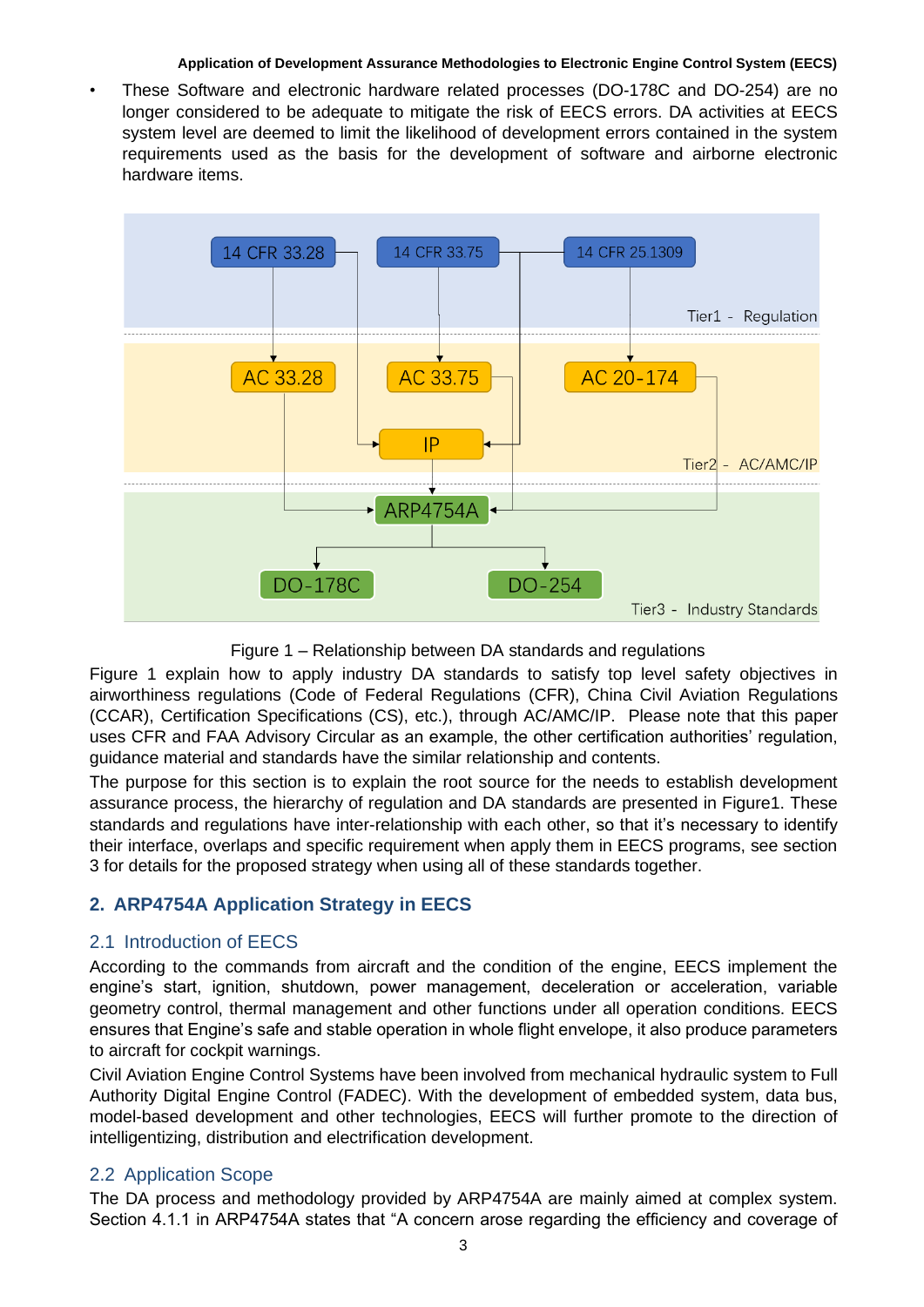techniques used for assessing safety aspects of highly integrated systems that perform complex and interrelated functions, particularly through the use of electronic technology and software-based techniques." [1].

For "non-complex systems", per the suggestions defined in section5.2.3.3 and section5.4 in ARP4754A [1], it's allowed to use traditional engineering technique, which means, those "simple" components can be considered as meeting IDAL A rigor when they are fully assured by a combination of testing and analysis [1].

However, it is always debatable when determine a system "simple" or "complex". ARP4754A and AMC25.1309 define "Complexity" as – "An attributes of functions, systems/items, which makes their operation, failure modes, or failure effects difficult to comprehend without the aid of analytical Complexity methods." [1]. Federal Aviation Administration (FAA)'s technical report TC-17/26 separates "design complexity" and "verification complexity", and provides a more comprehensive and quantitate methods to calculate the level of complexity based on the numbers of modules/components and interfaces [5].

According to the guidelines in above, and consider the key characteristics of engine control system development, a proposal has been initialized to assess and categorize the complexity level within EECS, thus to determine the degree of strict when using DA method in ARP4754A.

The complexity is divided into the following three categories according to the characteristics of the system and sub-system:

#### 1) Complex System/Sub-system

The complex system/sub-system often have the following features:

- a) Difficult to conduct comprehensive test or analysis;
- b) The components for inter and intra systems are highly coupled;
- c) Multiple parameters and complex structure
- d) May occur failure propagation and cascading failures

For Complex systems, ARP4754A should be fully applied to establish and implement a set of systematic and structured development assurance process according to its applicable Development Assurance Level Note1.

*Note1: The Development Assurance Level is assigned depending on the severity classification of Failure Conditions considering the possible independence between development processes that can limit the consequences of development errors. The more severe the Failure Condition Classification, the greater the level of Development Assurance necessary to mitigate the Failure Condition. The level of rigor of development process for system functions hereafter called Function Development Assurance Level (FDAL) [1]; the level of rigor of development process for item (electronic hardware or software assurance level) called here after Item Development Assurance Level (IDAL) [1].*

#### 2) Non-Complex System/Sub-system

The non-complex system/sub-system often have the following features:

- a) Includes many physical/functional components and many variable parameters
- b) The degree of coupling between inter/intra components is relatively lower compared with the above type;
- c) comprehensive testing and/or analysis can be executed

For non-complex systems, the application scope of ARP4754A could be tailored, but should at least satisfy ARP4754A Validation and Verification objectives to ensure that the potential design errors and their effect to aircraft/engine safety can be reduced at the acceptable level. This type of system may be considered FDAL D, regardless of the originally defined FDAL level.

### 3) Simple System/Sub-system

This type of system has relatively few components, and its expected functionality can be achieved through traditional exhaustive testing and/or analysis without the occurrence of unexpected functionality.

For simple systems, structured development assurance activities may not be carried out in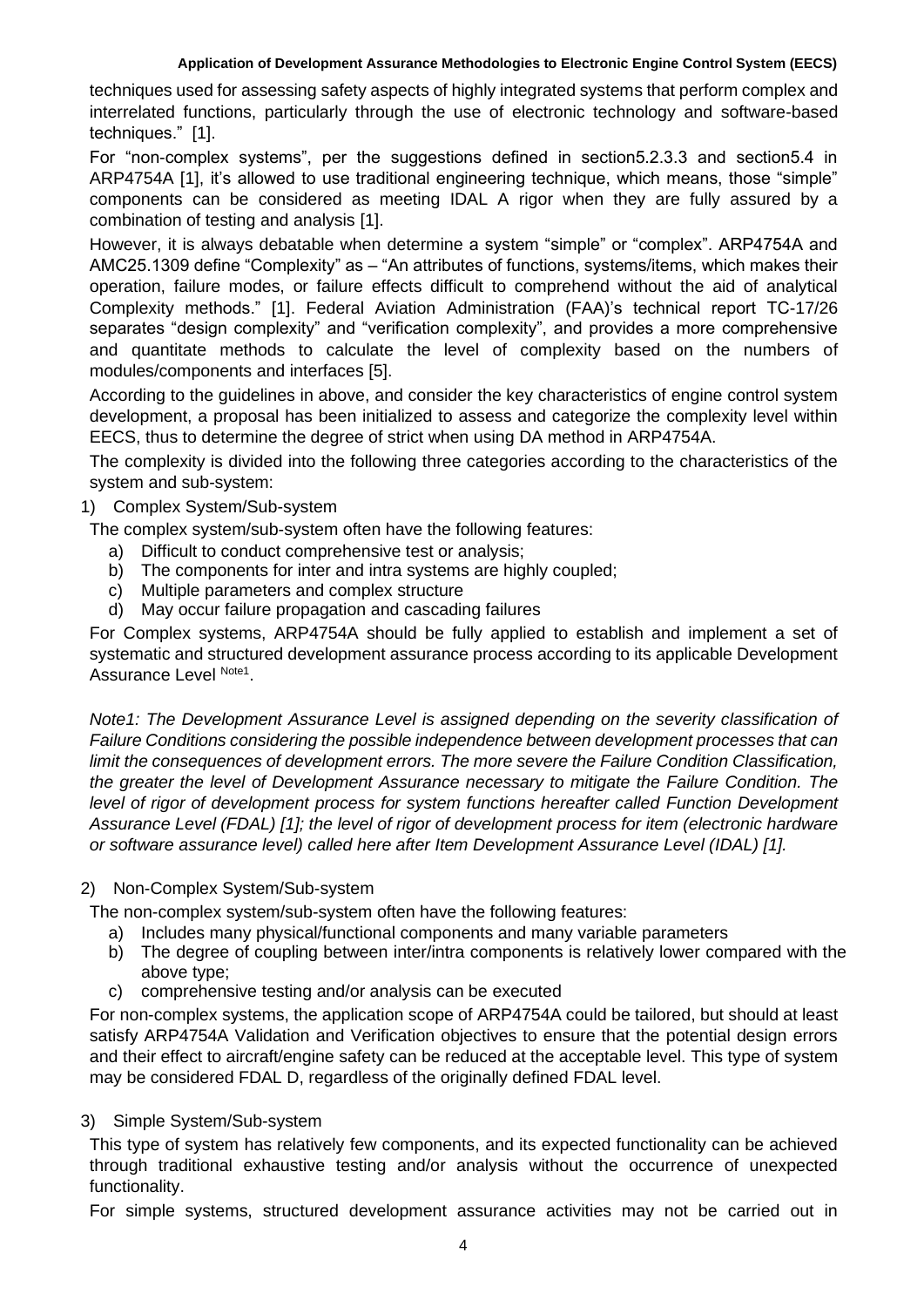accordance with APR4754A. As recommended in sections 5.2.3.3 and 5.4 of ARP4754A, a combination of adequate testing and analysis can be used to ensure that the intended functionality is achieved and design errors are eliminated as much as possible [1]. However, chapter 5.4 of ARP4754A requires that for such a simple system, the requirements still need to be validated according to its corresponding development assurance level [1]. And the interface between simple system and other types of systems should follow the stricter level of DA rigor, to avoid the design error in the interface have negative effort to the complex and critical components.

The following figure shows an example when adopting ARP4754A DA methods for EECS system in an Engine TC project.



Figure 2 – An example when adopting ARP4754A DA methods for EECS system

- The whole EECS at the top level is considered as FDAL A Complex System, so it should show compliance to ARP4754A FDAL A objectives;
- Electronic Engine Control (EEC)/ Pressure Processing Unit (PPU)/ Engine Monitor Unit (EMU)/ Thrust Reverser Control Unit (TRCU) are sub-system which contains multiple software components and/or hardware components, and perform their intended functions; They are complex sub-systems, and follow different level of DA rigor per FDAL;
- Fuel Metering Unit (FMU) are composed by multiple Values, Accumulators, Strainer etc., the inter relationship are not that complex; comprehensive test and analysis could be conducted in conjunction with other 14 CFR 33 regulations. Therefore, FMU could be categorized as "noncomplex" system, and ARP4754A objectives could be tailored.
- Other components in EECS (start system, ignition system, sensors, actuators, PMA, cables etc.) could be treated as "simple" systems/components. They could be fully assured by combination of test and analysis, however, the requirement including interface requirement should be validated with the rigor corresponding to the FDAL of the function.

Please note that Figure 2 just provide a typical example for FDAL/IDAL levels, these levels may be different project by project. FDAL and IDAL assurance level assignment is a top-down process starting with the Failure Condition severity classification from the Functional Hazard Assessment (FHA) and assigning the Top-level FDAL in the Preliminary System Safety Assessment (PSSA).

It's also noticed that whether the whole Engine should be treated as "complex" or "non-complex" system is a controversial topic; it also relies on the technical maturity and service history of the engine (Original Equipment Manufacturer) OEM. Similar DA strategy and determination method introduced in this paper could be applied in the whole engine level, however this paper will be focused on EECS instead of overall engine.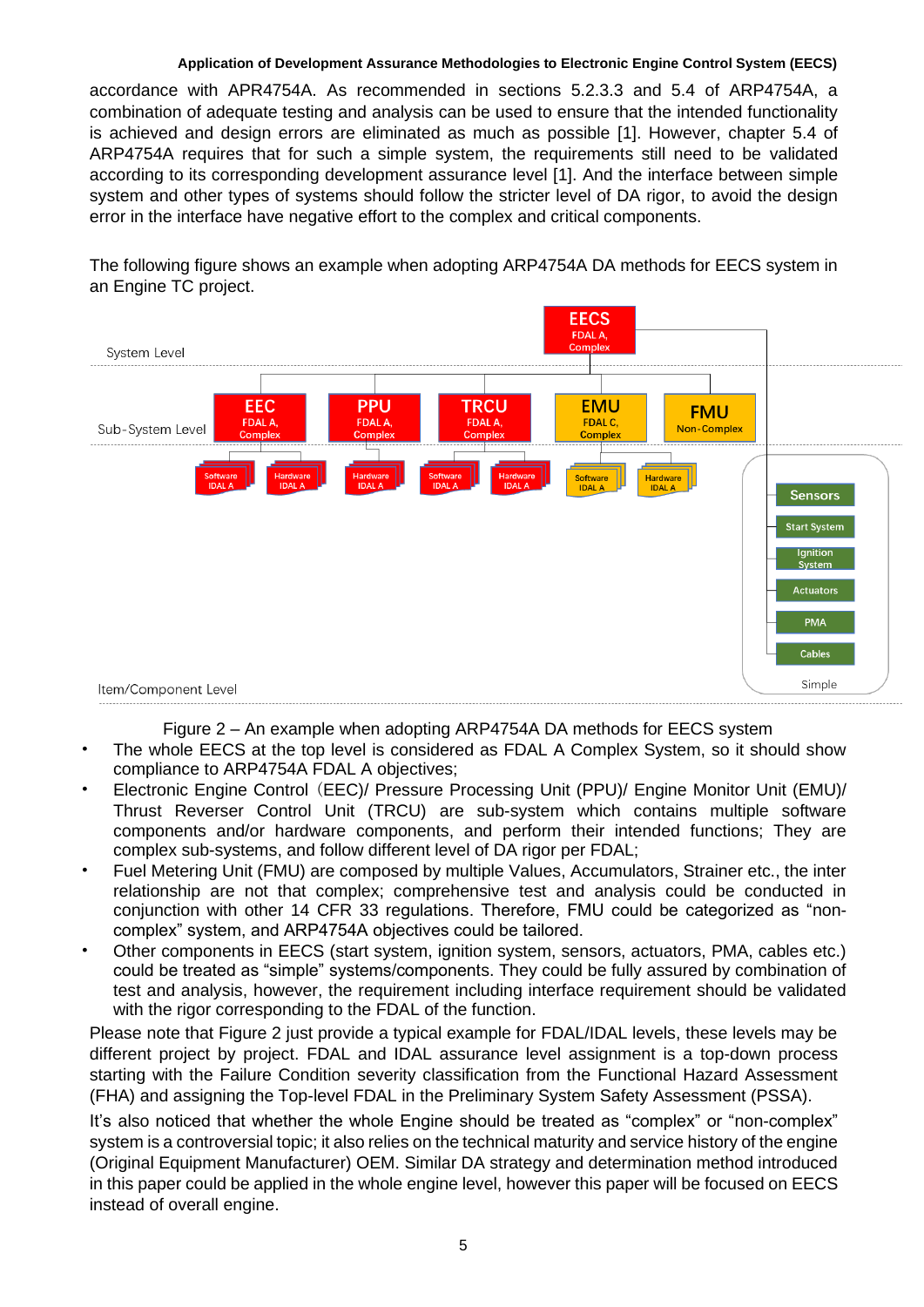## 2.3 Compliance Credit Accumulation

Besides on FDAL and complexity level introduced in above, there are some other factors when using ARP4754A, such as system development stages, maturity of engineering process, new and novel technology and so on. Also, it's an iterative process so that is not only always top down but may have bottom-up influences. In these cases, it's an incremental process for ARP4754A compliance through the whole system development life cycle, so that it's necessary to define an application strategy to gain ARP4754A certification credit cumulatively.

Figure 3 shows an example to define the start point for taking ARP4754A compliance credit and obtain credit cumulatively throughout the Engine Type Certification Milestone.



Figure 3 - ARP4754A Compliance Credit through System Development Life Cycle

Certification credit for ARP4754A compliance have been divided into different phases, as below:

#### • Developmental Phase

Early in the development cycle, engineers must have the ability to freely change the design and optimize the solutions with minimal restrictions and paperwork burdens. In this lifecycle stage, DA can be somewhat informal. However, the configuration control should be sufficient so that any test configuration is documented by the test engineer. There is no authority driven requirement for DA at this stage, so no ARP4754A credit will be taken.

#### • System Review - Planning Phase (SR#1)

In the ARP4754A planning phase, the development activities move into a pre-certification activity. All ARP4754A Plans (System Development Plan, System Validation Plan, System Verification Plan etc.) have been written and ready for authority review. After the plans been reviewed and accepted by authority, all the system development, V&V, configuration management and process assurance activities should follow the plans and standards, so it's a starting point to collect ARP4754A evidence.

• System Review - Development Phase (SR#2)

System development activities should be implemented by following the approved plans and standards. Usually, applicant is ready to get authority's involvement when a representative portion (typically at least 50 percent) of the system development activities and data (that is, system requirement, design and architecture) is completed and reviewed.

#### • System Review – Verification Phase (SR#3)

SR#3 review is typically conducted when a representative portion (typically at least 50 percent) of system verification and integration data is completed and reviewed.

#### • System Review – Final Phase (SR#4)

SR#4 is conducted after the final system development and verification is completed and the very last baseline is ready for formal system certification approval. When authority sign off on the System Accomplishment Summary and System Configuration Index, the whole ARP4754A Compliance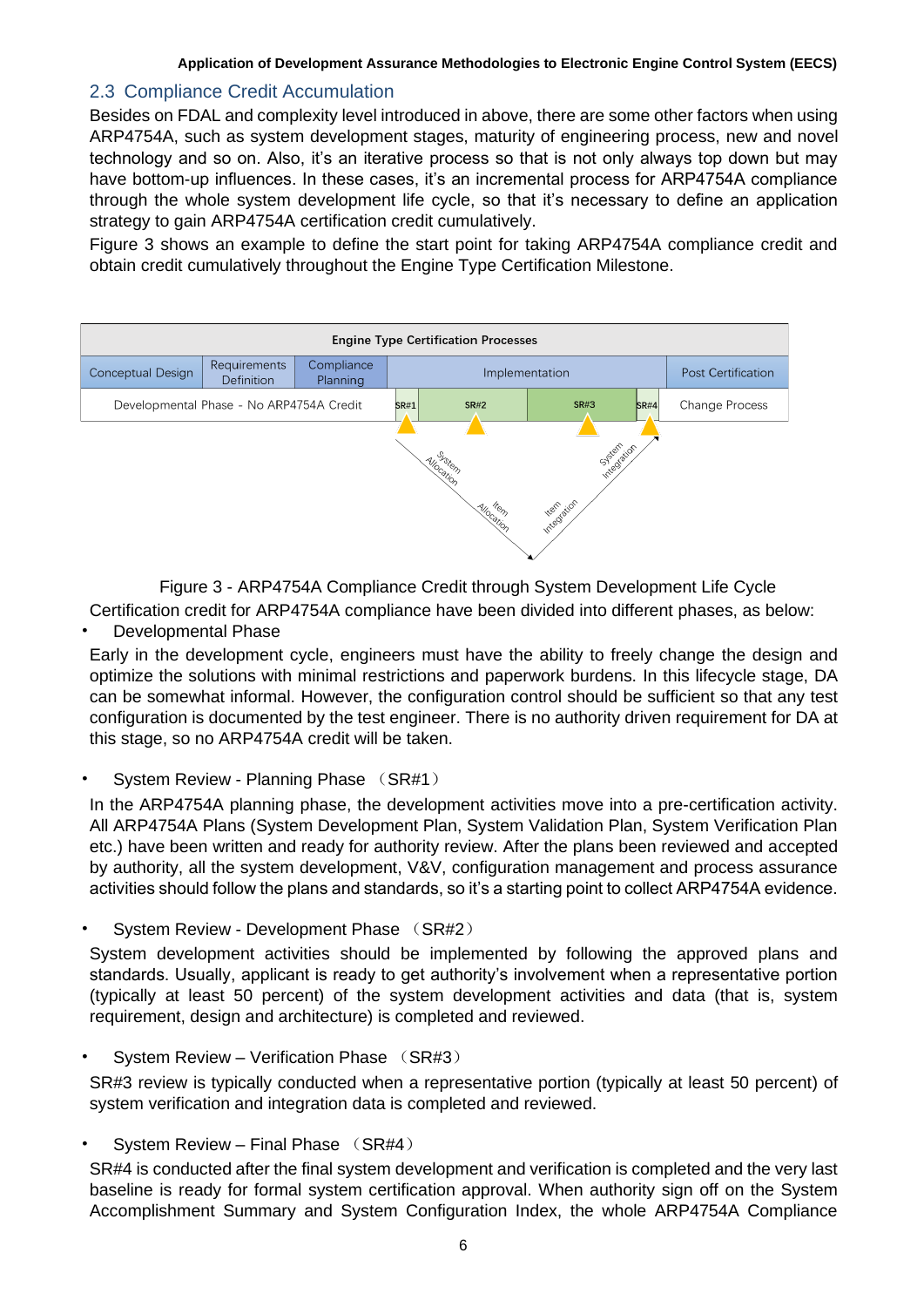activities is completed.

### Post Certification Phase

In the post TC phase, if there is any design change, the modification impact analysis should be conducted and the result of regression test and analysis should be re-visited by certification authority, to ensure the modification are known, fully validated and verified.

# **3. Harmonization of various DA guidance and regulation**

As described in section1.2 above, ARP4754A is called out by advisory circulars or issue papers, so that it becomes one of the acceptable methods for instituting a development assurance process to support compliance to regulations. As the system level DA guidance, ARP4754A is in the middle between Aircraft/Engine level and item (software and hardware) level. At the higher level, "traditional" certification activities should be planned and implemented to satisfy regularity requirements, § 33.28 contains the key elements for control systems development and integration [6]. At the lower level, software and hardware design process should follow RTCA DO-178B/C and RTCA DO-254.

Compared to higher level regulation and lower-level software/hardware standards, ARP4754A are relatively new, so there is less practical experience in both showing compliance and finding compliance in the industry and authorities all around the world. The other reason for the difficulties of ARP4754A application in EECS, is that most of current mainstream Engine Control Systems are evolved from traditional Mechanical hydraulic equipment, there is even less DA application experience compared with Aircraft manufactures and their system and equipment suppliers.

Therefore, it is particularly important to sort out the relationship between the newer guidance (ARP4754A) and former DA guidance/regulations. The compliance activities for the guidance and regulations shown in Figure 4 need to be well planned overall systematically, because all of the activities the same final goal, which is to reduce the design error to the accepted level, and also, they are all acting on the same product – EECS and its sub-systems and components.

Based on the background described above, some questions were identified and summarized (as below) during the application of ARP4754A in EECS project. This paper herein approaches these questions with suggested resolutions.

- 1) How are ARP4754A guidelines used for regulatory compliance support?
- 2) How to establish a closer relationship between system development process and system safety analysis process?
- 3) How do ARP4754A objectives compare to other DA development life cycle objectives?



Figure 4 - Various DA guidance and regulation

3.1 Utilization of ARP4754A and §33.28 Compliance Activities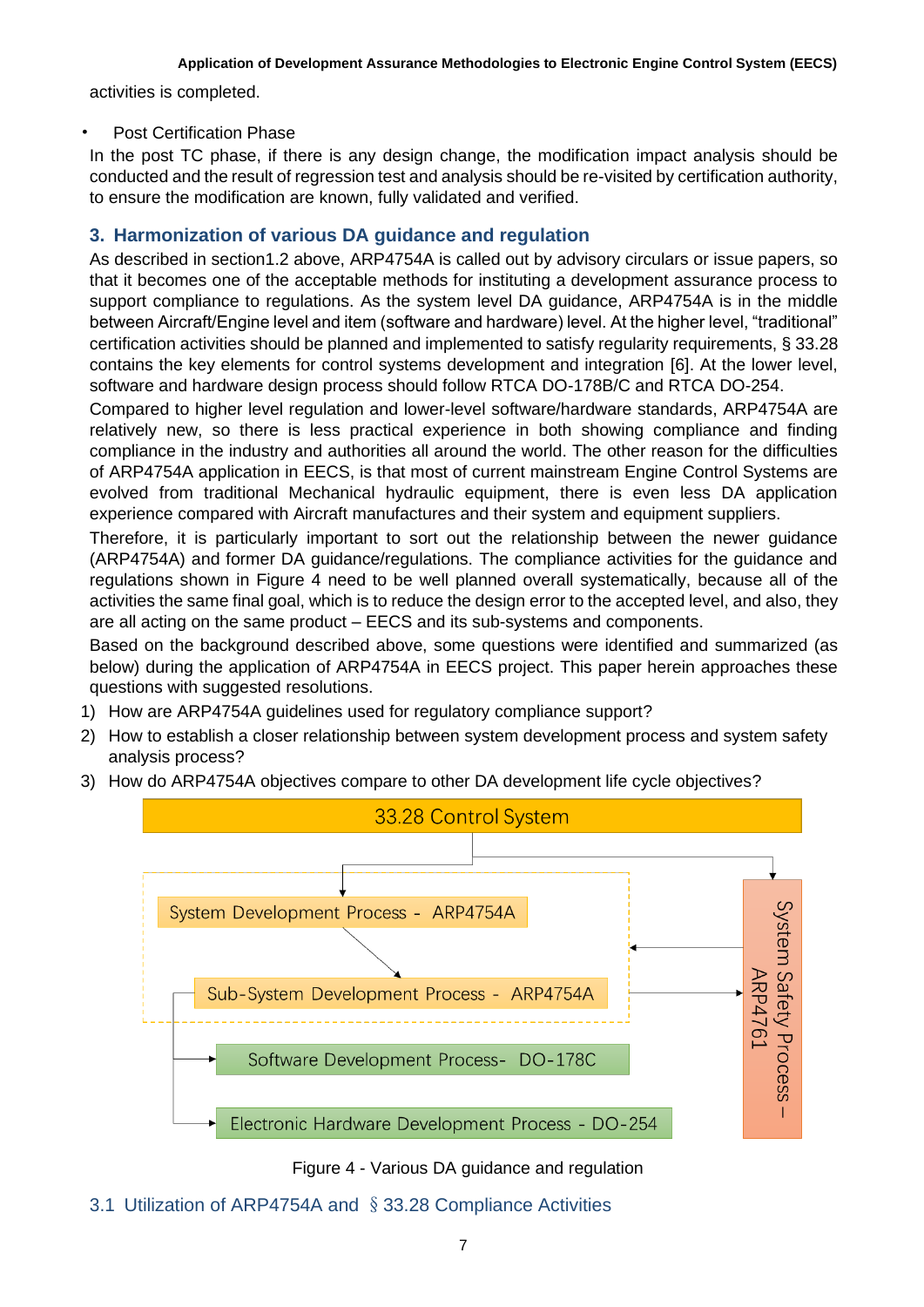Engine Control System is one of the most important portions in the overall 14 CFR 33 engine type certification. Section §33.28 regulates the general design and functioning of the EECS [6]. It does not replace or supersede other regulations governing individual EECS components. Those components, such as alternators, sensors, and actuators, are also regulated under other 14 CFR 33 sections, such as § 33.67 or § 33.35 for the fuel system and § 33.91 or § 33.53 for individual component tests [6].

§ 33.28 (b) Validation. — (1) Functional Aspects [6]. It specified that the applicant must substantiate by tests, analysis, or a combination thereof, that the engine control system performs the intended functions. The applicant should take special design precautions to minimize any adverse effects from hidden design faults, omissions or discrepancies within the design of the EECS, which are typically the result of incomplete or inaccurate requirements.

AC 33.28-3 accepts ARP4754A as a method for establishing the system development assurance process, and it focused on validation of requirements and verification processes of the design implementation for certification and process assurance [4].

## 3.1.1 Relationship between ARP4754A and § 33.28

Figure 5 elaborates the relationship between ARP4754A and §33.28 in EECS development and certification activities.



Figure 5 - System Development Process, Integral Process and Safety Analysis Process The overall system development assurance activities have been divided into the following categorifies.

## 1) Planning Process

The purpose of the development planning process is to define the means of producing EECS which will satisfy the aircraft/engine requirements and provide the level of confidence which is consistent with airworthiness requirements. The key objective of the development planning process is to define the development life cycle, including the inter-relationships between the processes, their sequencing, feedback mechanisms, and transition criteria.

Compared with the initial version of ARP4754, ARP4754A emphasis the importance of planning process. Besides certification plan (CP), ARP4754A defines other plans to cover the whole system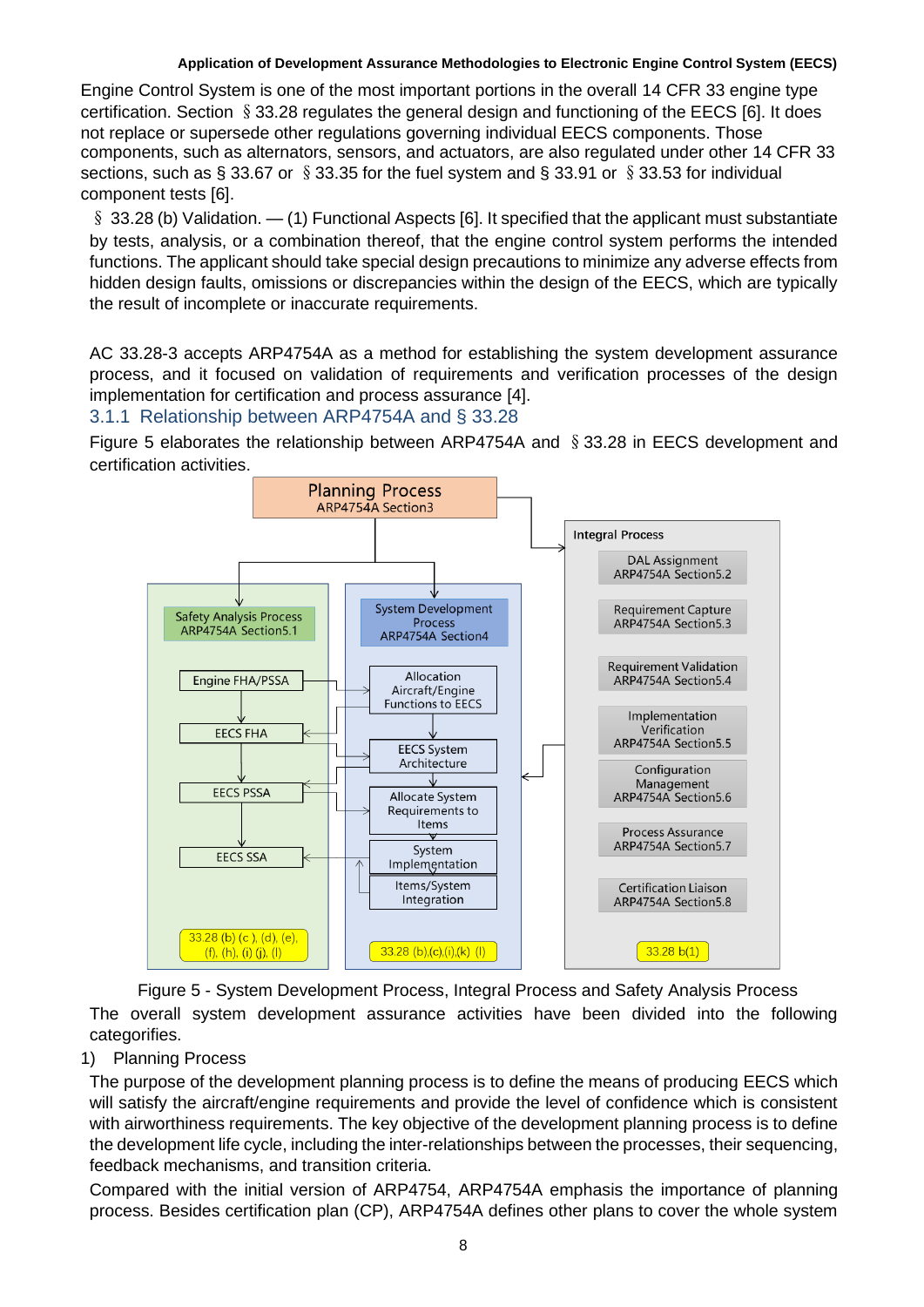development life cycle, as below.

- Certification Plan (CP)
- System Safety Program Plan (SSPP)
- System Development Plan (SDP)
- Requirement Validation Plan (RVP)
- System Verification Plan (SVP)
- System Configuration Management Plan (SCMP)
- System Process Assurance Plan (SPAP)

The CP required by ARP4754A can be combined into one single document with EECS CP (cover § 33.28 and other regulations). A complete set of plans should address the entire design and certification aspects for the whole development life cycle.

#### 2) System Development Process

Section 4 (Aircraft and System Development Process) provides an overview of a generic approach for developing aircraft and aircraft systems from conceptual definition to certification. However, ARP4754A doesn't provide guidance about how to design a system.

§ 33.28 defines functional and performance requirement for EECS, include but not limited with [6]:

- Functional aspects  $(\S 33.28 b)$
- Control transitions ( $\S$  33.28 c)
- Automatic availability and control of engine power for 30-second One Engine Inoperative (OEI) rating. (§33.28 k)
- Engine shut down means. Means must be provided for shutting down the engine rapidly. ( $\S$ 33.28 l)

Regulatory requirements in § 33.28 should be flown down into EECS system requirement, then further break down into item/component level requirements and be implemented. Therefore, for system development activities should follow general rules in ARP4754A and capture specific regulatory requirements in § 33.28.

3) Safety Process

Safety analysis process and system development process are carried out in parallel.

The safety assessment process is used by a company to show compliance with certification requirements and in meeting its own internal safety standards. The process includes specific assessments conducted and updated during system development and includes how it interacts with the other system development processes. The safety assessment process should be planned and managed so as to provide the necessary assurance that all relevant failure conditions have been identified, and all significant combinations of failures that could cause those failure conditions have been considered.

Figure 5 shows the fundamental relationships between these four specific assessments and the system development processes. In reality, there are many feedback loops within and among these relationships.

The safety program plan should define the scope and the content of the safety activities that the applicable at the aircraft or system level. The Safety program plan should describe the principles of the management, validation and verification of safety requirement, it should also identify the relationship with other appropriate plans (e.g., certification plan, validation and verification plan) .

### 4) Integral Processes

The integral progresses are performed concurrently with the system development process throughout the life cycle. System Integral Processes don't create system products; however, these processes ensure the correctness and control of, and confidence in system life cycle processes and their outputs. Besides safety process, the other processes are safety assessment, development assurance level assignment, requirements capture, requirement validation, implementation verification, configuration management, process assurance and certification & regulatory authority coordination.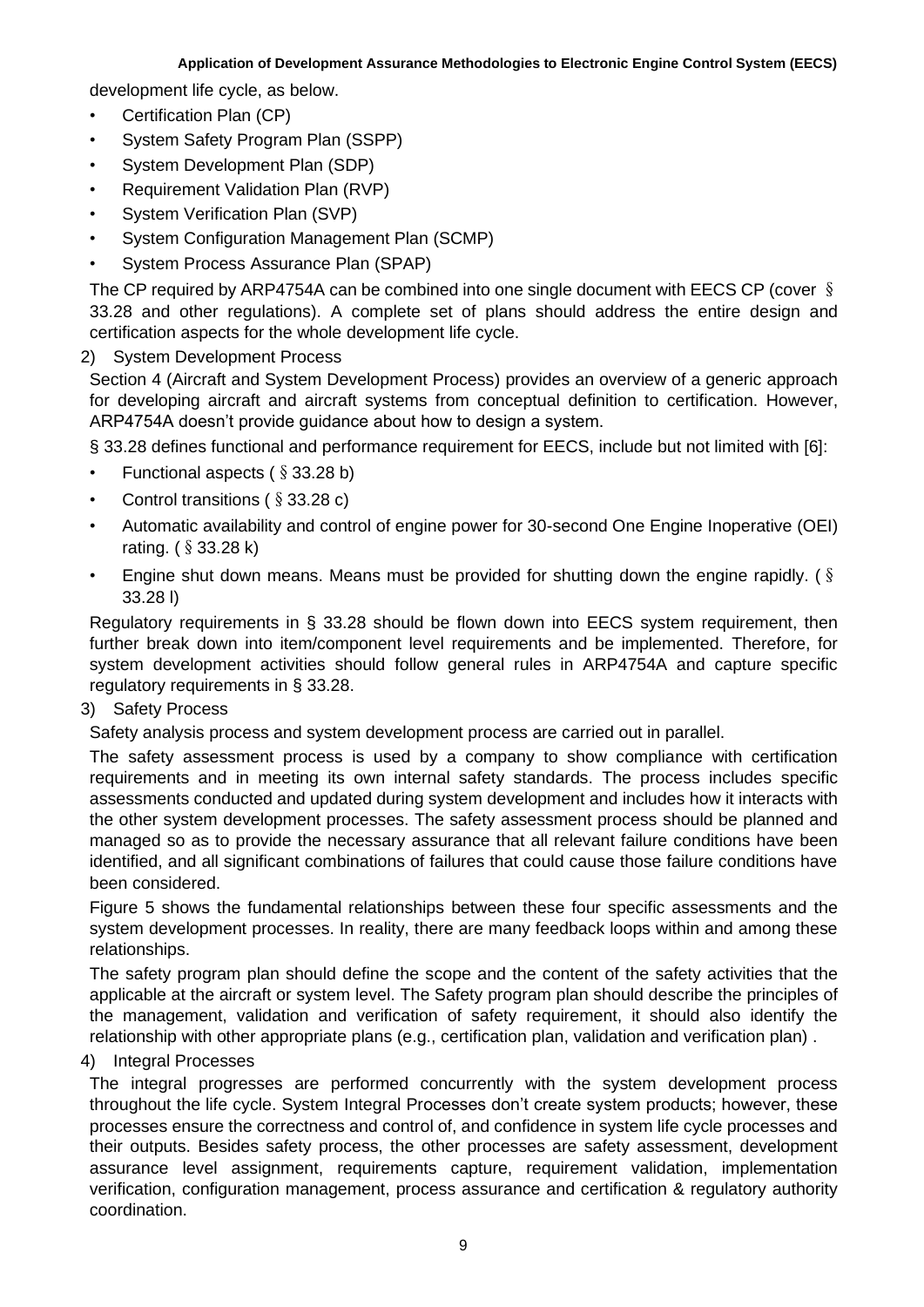The integral processes are used to support system development process, to establishes levels of confidence that development errors that can cause or contribute to identified Failure Conditions have been minimized with an appropriate level of rigor.

Therefore, integral processes are the key to the success of overall DA processes since they can increase the 'quality' of system development and provide sufficiently disciplined methods to limit the likelihood of development errors that could impact aircraft safety.

In the "traditional" engineering development process (before ARP4754A adopted), some methods and processes in integral processes have been used for decades and become companies' internal process, standards, working instructions etc. For example, almost every company have their internal peer review process when requirements are baselined. Requirement review is one of the accepted methods for requirement validation objectives if it be deployed properly. Some other examples are system level testing and integration, and configuration management and so on. Actually, ARP4754A came from companies' best practice when apply system engineering methodologies in aviation industry.

After ARP4754A been introduced and accepted as an acceptable means of compliance by authorities, sufficient discipline is added by following the integral processes' objectives and requirements; the compliance evidence need to be recorded and all the certification activities and outputs need to be repeatable.

As a summary, the usage of ARP4754A is to drive all relevant technical disciplines, especially in integral process. That's the reason that by using the DA methods in ARP4754A can provide increasing confidence and evidence that a product or process satisfies given requirements. The integral processes defined in ARP4754A provide addition "protection" to system development process.

## 3.1.2 Utilization of Compliance Data

Many engineering data can be used to demonstrate both § 33.28 requirement and ARP4754A objectives, while other data are generated specific for  $\S$  33.28 regulation or ARP4754A. The common and specific compliance data are summarized as below:

| <b>Common Data between</b>                                                                                                                                                                                                           | Other ARP4754A Specific Life                                                                                                                                                                  | Other § 33.28 Compliance                                                                                                                                                                                                                                      |
|--------------------------------------------------------------------------------------------------------------------------------------------------------------------------------------------------------------------------------------|-----------------------------------------------------------------------------------------------------------------------------------------------------------------------------------------------|---------------------------------------------------------------------------------------------------------------------------------------------------------------------------------------------------------------------------------------------------------------|
| ARP4754A and §33.28 [1] [6]                                                                                                                                                                                                          | Cycle Data [1]                                                                                                                                                                                | Data [6]                                                                                                                                                                                                                                                      |
| <b>Certification Plan</b>                                                                                                                                                                                                            | System Development Plan,<br>System Safety Program Plan,<br>Requirement Plan,<br>System Verification Plan,<br><b>System Configuration</b><br>Management Plan,<br>System Process Assurance Plan | Not Applicable (NA)                                                                                                                                                                                                                                           |
| <b>System Requirement</b>                                                                                                                                                                                                            | <b>Requirement Validation Data</b>                                                                                                                                                            | <b>System Requirement</b>                                                                                                                                                                                                                                     |
| <b>System Design Document</b>                                                                                                                                                                                                        | (Validation Summary, Validation                                                                                                                                                               | <b>System Design Document</b>                                                                                                                                                                                                                                 |
| Interface Document                                                                                                                                                                                                                   | Matrix)                                                                                                                                                                                       | Interface Document                                                                                                                                                                                                                                            |
| <b>Test Plan/Test</b><br>Report/Analysis Report for:<br>Control System Dry Rig<br>Test<br>Control System Wet Rig<br><b>Test</b><br>Control<br>System<br><b>Component Test</b><br>Control<br>System<br>Fault<br><b>Injection Test</b> | Other type of requirement-based<br>test<br>Test for unintended function<br>Verification Data (Verification<br>Summary, Verification Matrix)                                                   | <b>Test Plan/Test</b><br>Report/Analysis Report for:<br>Control System Dry Rig<br>Test<br>Control System Wet Rig<br><b>Test</b><br>Control<br>System<br><b>Component Test</b><br>Control<br>System<br>Fault<br><b>Injection Test</b><br><b>Component Test</b> |

#### Table 1 – Utilization of ARP4754A and Regulation Compliance Data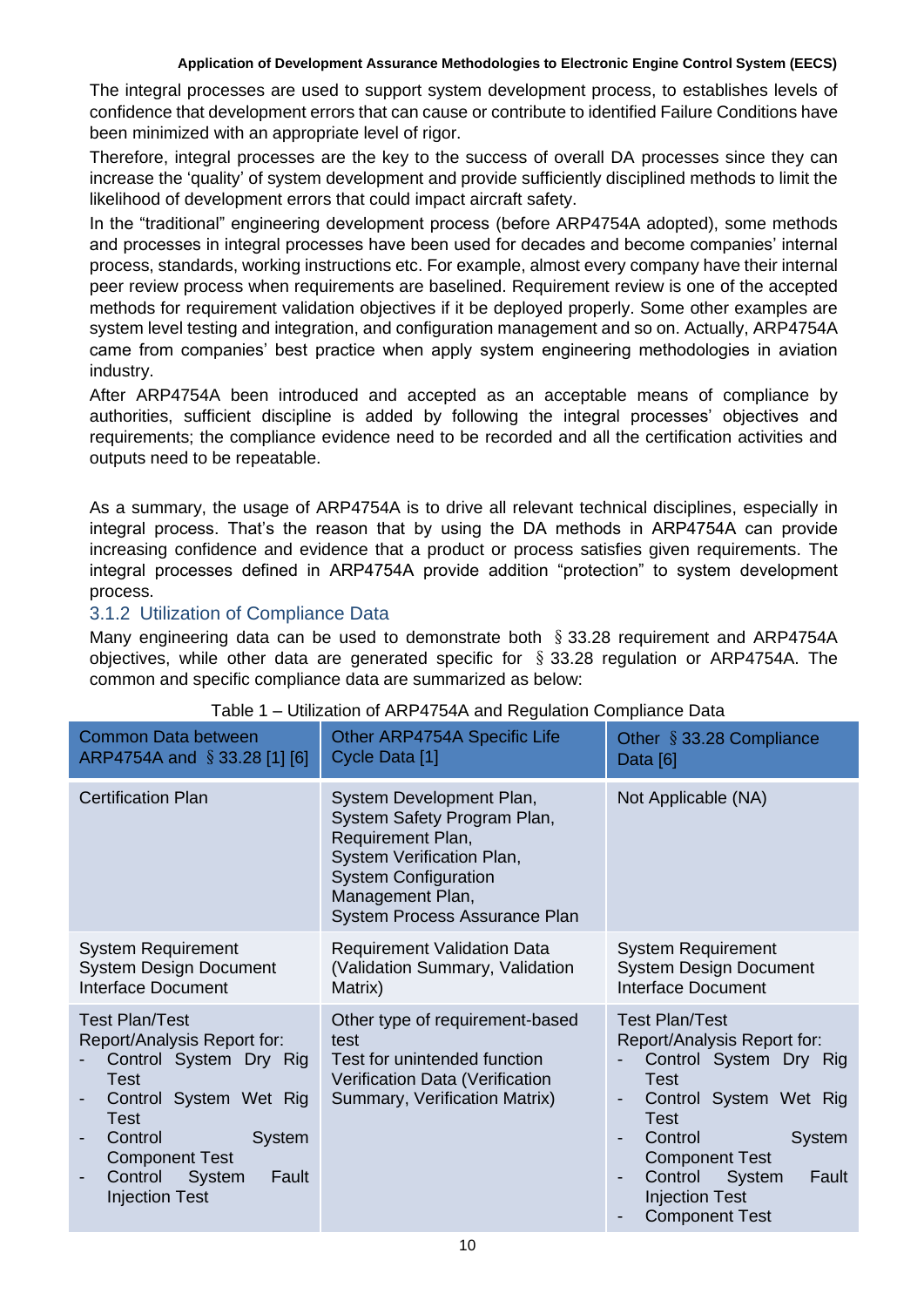|                                          |                                                                                                                                            | <b>Power Test</b><br>$\blacksquare$                                                                                                      |
|------------------------------------------|--------------------------------------------------------------------------------------------------------------------------------------------|------------------------------------------------------------------------------------------------------------------------------------------|
| <b>NA</b>                                | <b>NA</b>                                                                                                                                  | <b>High Intensity Radiated Fields</b><br>(HIRF)<br><b>Electromagnetic Compatibility</b><br>(EMC) /Lightning<br>Consideration             |
| <b>NA</b>                                | <b>NA</b>                                                                                                                                  | Installation and maintenance<br>Manual                                                                                                   |
| <b>System Safety Assessment</b><br>(SSA) | <b>FHA/PSSA</b><br>Common Mode Analysis                                                                                                    | Time Limited Dispatch (TLD)<br><b>Analysis Report</b><br><b>Reliability Program Plan</b><br><b>Single Upset Event Analysis</b><br>report |
| <b>Certification Summary</b>             | <b>Configuration Management</b><br>Record<br><b>Process Assurance Record</b><br><b>Problem Report</b><br><b>System Configuration Index</b> | <b>NA</b>                                                                                                                                |

Based upon the relationship stated previously and the common data among  $\S 33.28$  and ARP4754A, it's necessary to find an efficient method to use a set of shared data to satisfy both objectives. For example, the Hardware in the Loop (HIL) test can be used as one of the key method to satisfy ARP4754A verification objectives and  $\S 33.28$  objectives for b(1), c(1), i, k etc. [6], if the test plan, test procedure, test cases and test facility are carefully planned and can trace to ARP4754A and regulatory objectives.

## 3.2 ARP4754A and DO-178C/DO-254

## 3.2.1 Relationship between ARP4754A and DO-178C/DO-254

ARP4754A, DO-178C and DO-254 are the most widely used DA standards for System, Software and Hardware separately. These standards have all sorts of connection from both historical perspective and technical aspect. The basic process-oriented concept and different domains for integral processes started from DO-178 and DO-254 follow the structure in general. ARP4754A released later on and it's used as the bridge between aircraft/engine level regulation and items (software & hardware) DA standards.



Figure 6 - Relationship between DA standards

Figure 6 is an overview of the relationship between system life cycle processes and the software life cycle processes. More information can be found in RTCA DO-178C section2.2 [2], so no more explanation here.

Here are only list some embedded System Safety considerations in real application: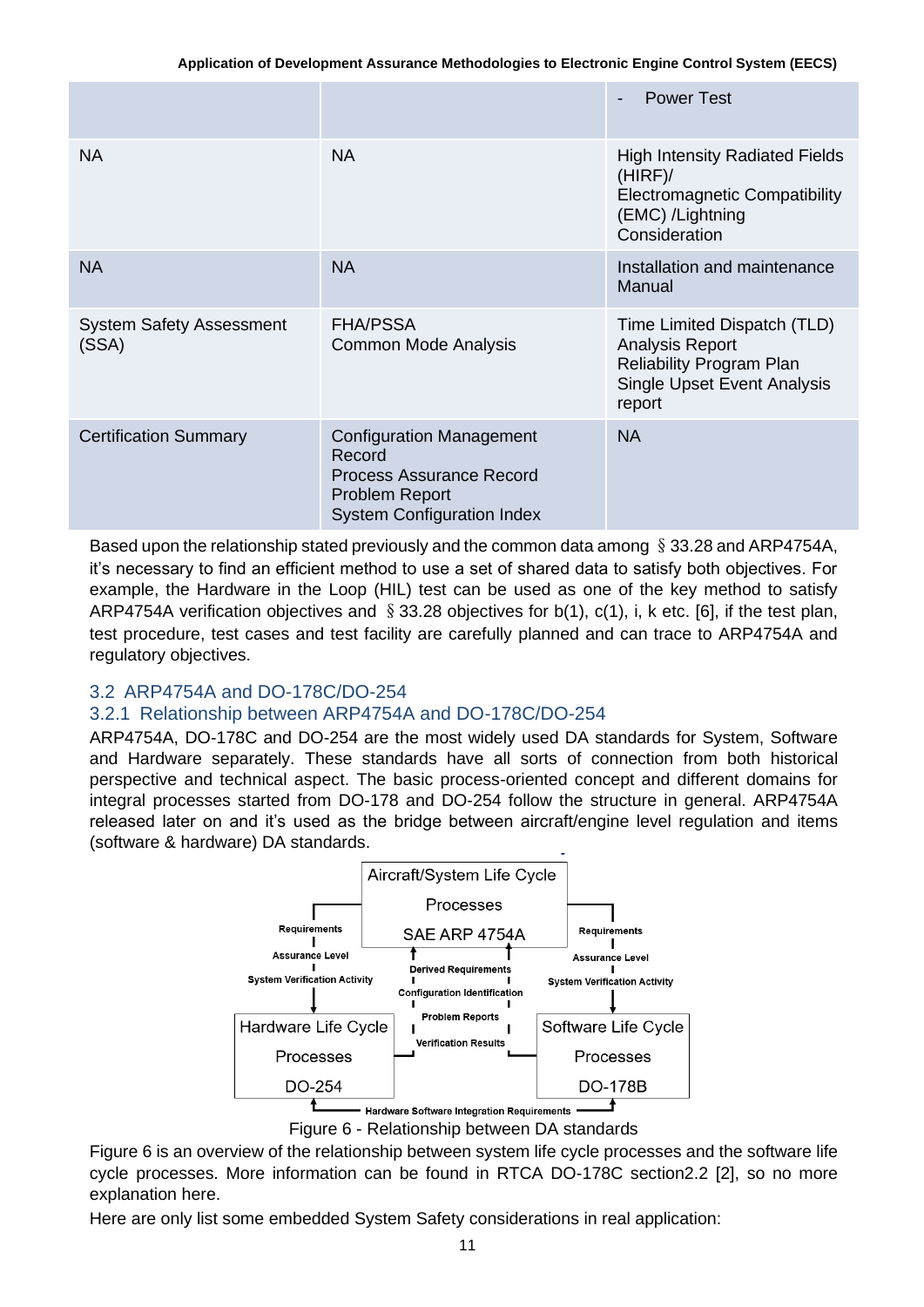DAL assignment – The safety process activities (Functional Hazardous Assessment and general safety process) are applicable to aircraft/engine/system development process. System safety process assigns IDAL, which determine the rigor to demonstrate compliance with DO-178C and/or DO-254 [2][3].

- Safety Requirement Allocation System requirements allocated to hardware and software, including safety requirement, for example, monitor, build-in-test, redundancy requirements, etc.
- Safety Tag Requirements that are defined to prevent failure conditions or to provide safety related functions should be uniquely identified and traceable through the levels of development. This will ensure visibility of the safety requirements at the software and electronic hardware design level.
- Derived Safety Requirement derived requirement generated in the software and/or hardware processes shall be feedback to system safety assessment to determine if there is any impact on the system safety assessment and system requirement.
- Change impact analysis The defects from software/hardware development and testing processes are addressed in Problem Reports (PR). PR need to be categorized and assessed from safety perspective, to identify if safety margin or previous system analysis report are impacted or not.

### 3.2.2 Similarities and differences

As the development assurance processes specific for aircraft/system, software and hardware domain, ARP4754A/DO-178C/DO-254 [1][2][3]have the following similarities:

- Configuration Management
- Process/Qualify Assurance
- Certification Liaison

The other processes have both differences and commonalities, summarized as Table 2 below:

| $1$ able $2 -$ Comparison between DA guidance |                     |                              |
|-----------------------------------------------|---------------------|------------------------------|
| ARP4754A [1]                                  | DO-178C [2]         | DO-254 [3]                   |
| Plan (7 plans)                                | Plan (5 plans and 3 | Plan (5 plans and 4          |
|                                               | standards)          | standards)                   |
| <b>Safety Assessment</b>                      |                     |                              |
| <b>Assurance Level</b>                        |                     |                              |
| Assignment                                    |                     |                              |
| <b>Requirement Capture</b>                    |                     |                              |
| Development                                   | Requirement         | Requirements                 |
| Function                                      |                     |                              |
| <b>System Architecture</b>                    |                     |                              |
| Allocation                                    |                     |                              |
| Implementation                                | Design              | Conceptual                   |
|                                               | Coding              | Detailed                     |
|                                               | Integration         | Implementation               |
|                                               |                     | <b>Production Transition</b> |
| <b>Requirement Validation</b>                 |                     | Validation                   |

Table 2 – Comparison between DA guidance

For the processes domain have high degree of similarities (configuration management, process assurance and certification liaison), they can share a common set of company procedures, processes and working instructions, for example use one process assurance working instruction, problem report management process, change impact assessment checklist throughout system, hardware and software lifecycle.

For the processes where there are differences, it's important to understand the real differences, similarities and dependency, so that we can make sure the interface between

system/software/hardware lifecycle are established and their consistency is ensured. For example, although DO-178 doesn't include "validation process", the requirement review, traceability analysis can be treated as the similar validation objectives in ARP4754A/DO-254 lifecycle. So, in general, the basic validation objective are consistent across the processes, the caveat is that the ARP4754A objective to validate and justify assumptions which has no equivalent objective in either of software or hardware Life Cycle Process (LCP).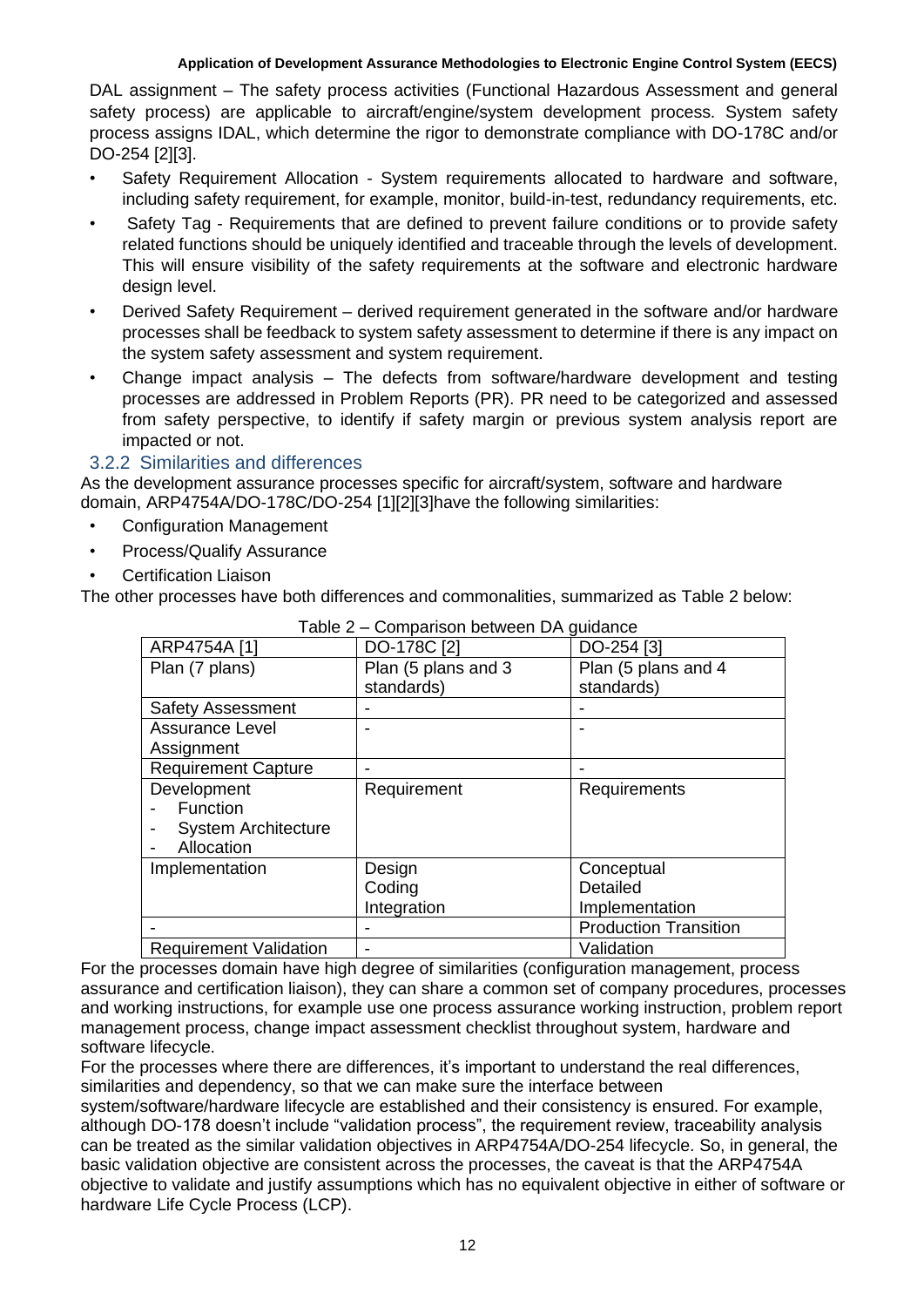# **4. Challenges of APR4754A Application in EECS**

In addition to the software and hardware assurance processes, ARP4754A have recently received increasing attention as the system level development assurance. For the experienced Aircraft/Engine OEM, the introducing of ARP4754A may need an optimization on the existing engineering development processes and best practices. However, adopting ARP4754A DA method is a revolution to the new comers, since they are lack of structured engineering processes and sufficient engineering judgement. Hence, changes and risks are coming in both macro (e.g. how to build the overall process structure to cover ARP4754A Life Cycle) and micro (e.g. how to define good review checklist) aspects.

This section will discuss some major challenges and the proposed in the current state-of-the-practice in EECS development processes.

#### 4.1 Interface Management

The internal and external interfaces in the engine control system are various and the interface relations are complex.

EECS have various type of internal and external interfaces, list as below:

• Internal Interfaces

Internal Electrical Interface Internal Communication Interface Mechanical hydraulic Interface Software/Hardware Interface

… …

… …

• External Interfaces

EECS to Aircraft EECS to Engine Structure EECS to Driving System EECS to Oil System EECS to Thrust Reverser

The whole EECS will be treated as the complex system and fully apply ARP4754A, while the subsystems/components' DA strategy could be adjusted by the rules in section2.2 [1].

Outside EECS, the whole engine structure, compressor, combustor or other components will not be treated as "complex system", so that they are not going to follow ARP4754A FDAL A's objectives.

In both cases in above, there are possible scenarios that the "complex" system (FDAL A rigor) interfaced or communicated with "simple" system/component (lower DA rigor). The following concerns were arisen:

- How to make sure the design error in "simple" system/components will not cause adverse effect on complex system/sub-system?
- How to conduct sufficient Change Impact Analysis (CIA) when interface update?
- How to evaluate if the safety objective/safety requirement/safety margin be affected by interface update?

ARP4754A provides hint in Objective 4.1's comment: Requirement Validation should "Includes coordination of interfaces between systems and between items." [1]. However, the main document doesn't provide detailed guidance. In the real project, authority has highlighted the importance of interface management should be considered within the scope of ARP4754A application.

Take all factors into consideration, here are some suggestions of interface management in real project:

- Utilize one set of management process/procedure to manage and control both requirements and interfaces
- Develop and manage an "EECS data dictionary" and interface requirements to accommodate correct demarcation of functional boundaries and to avoid inadvertent use of data or retention of orphaned data.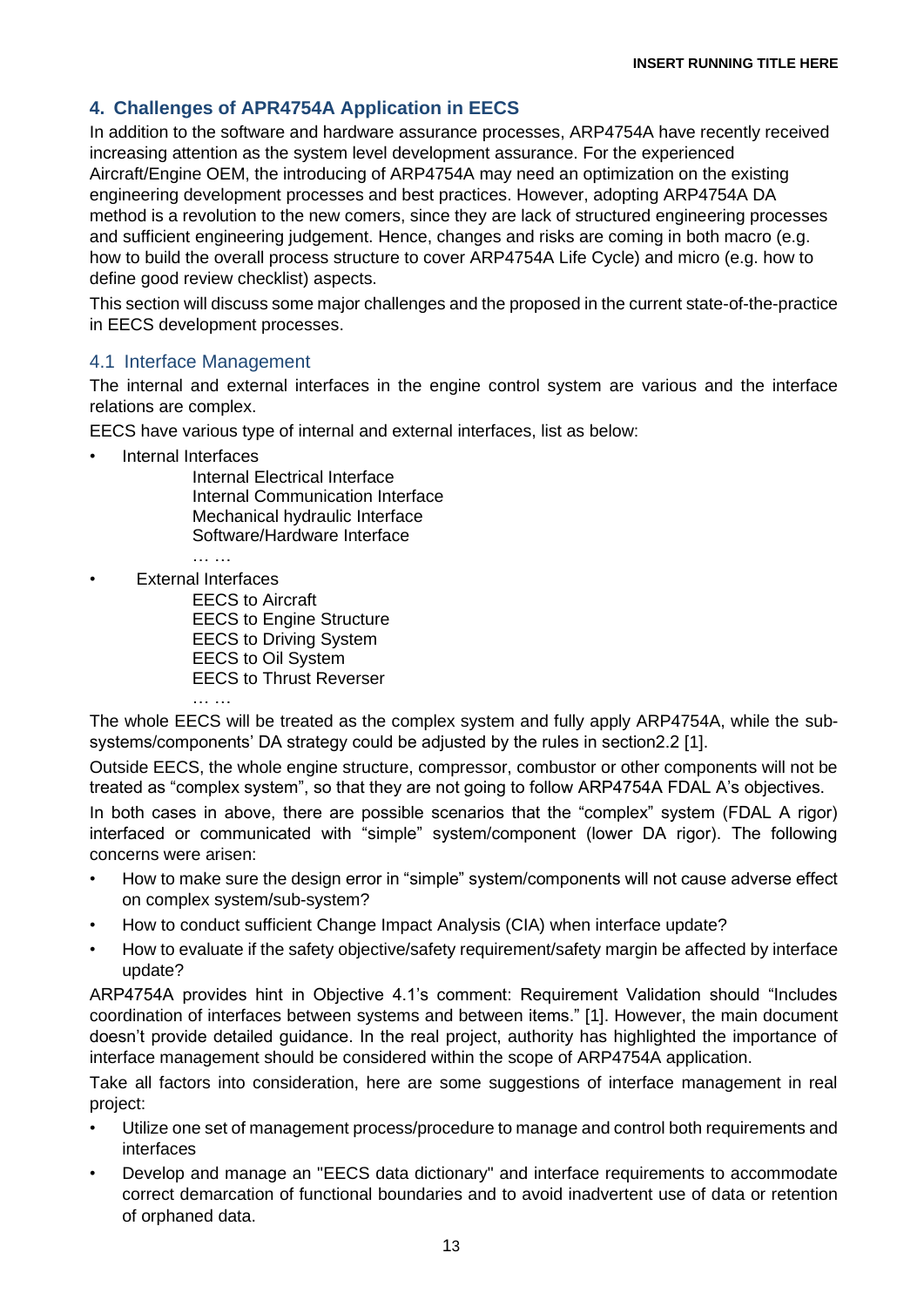- The use of "master" documents to capture the development process to be applied across all systems and their interfaces is recommended.
- When conducting change impact analysis, use checklists and ensure that the changes are thoroughly analyzed by the appropriate internal and external stakeholders; Detail the process and results of the change impact analysis.

# 4.2 Validation and Verification Methods

V&V (Validation and Verification) processes are very important for the whole development assurance life cycle. Adopting proper validation and verification methods in the development processes is very critical to achieve the goal of reducing design errors.

ARP4754A provides multiple suggested V&V methods, as the table below. However, it doesn't provide guidance for "how" and "when" to use them.

| <b>Validation Methods</b> | <b>Verification Methods</b>          |
|---------------------------|--------------------------------------|
| <b>Engineering Review</b> | <b>Test</b>                          |
| <b>Traceability</b>       | <b>Modeling</b>                      |
| <b>Analysis</b>           | <b>Inspection or Review</b>          |
| <b>Modeling</b>           | <b>Analysis</b>                      |
| <b>Test</b>               | <b>Similarity/Service Experience</b> |
| <b>Similarity</b>         |                                      |

| Table 3 – Validation and Verification Methods |  |
|-----------------------------------------------|--|
|-----------------------------------------------|--|

In the real practice in EECS projects, here list some common challenges and solutions. 4.2.1 V&V for Assumptions and Derived Requirement

Compared with "normal" requirements (can trace up to higher level requirements), it's noticed that V&V Assumptions and Derived Requirements are aeras that still very easy to be ignored during application. Actually, design errors might be hidden during the process when we generate assumptions or derived requirements, unless the V&V activities are well defined and executed. For example, if the unvalidated adjustable parameter in EECS system requirements be flown down and implemented in software, might cause adverse effect to controlled objects (compressor, combustion etc.)

Therefore, V&V for assumptions and derived requirements should be addressed in V&V Plans, in the same manner as other requirement.

- The rationale should be explicitly stated and justified by supporting data (architecture document, ECM, trade study, etc.) for each assumption and derived requirement
- Both Assumptions and Derived Requirement should be identified (e.g. using DOORS module's attributes)
- Derived Requirements should to be evaluated against the system requirement and safety assessments processes. This step is used to identify the missing system requirement and evaluate new failure mode/effect.

#### 4.2.2 Use common methods to satisfy both objectives

It's notified that the validation and verification methods are very similar (refer to Table 3). Also, APR4754A allow to use one method to satisfy both Validation and Verification Objectives (ARP4754A Section5.5.6.1 "Some aspects of the verification process may also support validation of specific requirements and should be coordinated with the validation plan." [1]). During EECS application, these "dual" purposes activities are very common.

For example: Dry-rig/wet-rig testing can be used to proof the correct implementation (verification purpose) and can also find the issues in the requirements themselves (correctness and completeness, validation purpose). In the earlier stage (Preliminary Design Review (PDR) or before PDR), these kinds of tests are more "validation" than "verification", while in the later phase (Critical Design Review (CDR) or after CDR) the focused purposes are shifted.

If the "dual" purposes' methods are proposed, they should be address in both V&V plans and wellcoordinated in V&V procedures/cases (e.g. specify the dual-purpose in the header of test cases and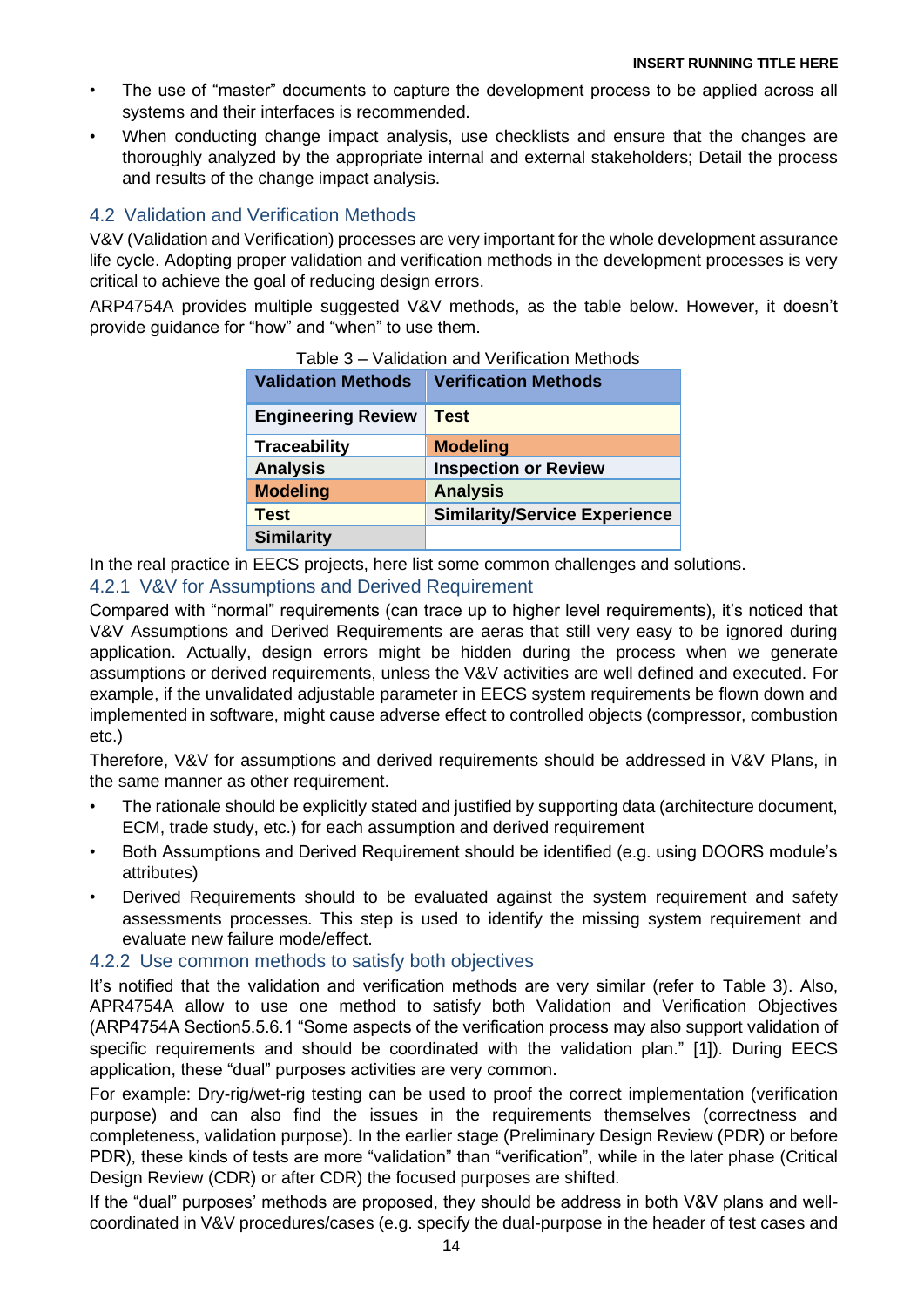### test procedures) and V&V results.

## 4.2.3 Model Simulation's certification credit

Model Based Development has been broadly used in EECS design. Model simulators provide the ability to execute the model directly without using the target platform. In addition to allowing early exploration of the modeled functions before it is integrated into the target platform, simulators can also provide satisfaction of some V&V objectives. In ARP4754A [1]:

- "Models of systems/items may be used to validate the requirements." (validation)
- "Modeling may be used for system parameter evaluation, to provide early system information, or other purposes." (verification).

However, it's is difficult to justify when ARP4754A certification credit can (or can't) be taken for modeling activities. Also, modeling activities is also accompanied with simulation and modeling tools. Other subsequent questions came up: can "simulation" take place of "test", does the modeling and simulation tools need to be qualified or not.

ARP4754A 5.4.6 states that "Care should be exercised to ensure any simulation is sufficiently representative of the actual system, its interfaces, and the installation environment." [1]. In the other words, the analysis is required to show that simulation approach is equivalent to the non-simulation approach. Comparison analysis (select a set of representative cases, execute them in simulator and real environment, then compare the result) may needed, however the negotiation with certification authority is required, case by case.

In EECS development, here are some scenarios can or can't use model simulators to take formal credit.

| Table 4 – Simulation Credit                             |                                                                                               |  |
|---------------------------------------------------------|-----------------------------------------------------------------------------------------------|--|
| <b>Simulation can find</b>                              | Simulation can't do                                                                           |  |
| Incorrect or incomplete algorithm                       | System Integration on real hardware (e.g. system<br>response times and input/output hardware) |  |
| Incorrect sequencing of events<br>and operations        | Partitional integrity (validate and verify the partitioning<br>mechanism works properly)      |  |
| <b>Incorrect logic decisions</b>                        |                                                                                               |  |
| Incorrect or incomplete input<br>conditions             |                                                                                               |  |
| Incorrect state transitions                             |                                                                                               |  |
| <b>Accuracy and consistency</b><br>issues               |                                                                                               |  |
| Algorithm aspect (especially for<br>discontinuities)    |                                                                                               |  |
| <b>Consistency (relationship</b><br>between components) |                                                                                               |  |

## **5. Summary**

The complexity in EECS development increases possibilities for development errors (i.e. mistakes in requirements, design, or implementation). Therefore, robust EECS Development Assurance (DA) activities become necessary to achieve safety objectives of regulations. SAE ARP4754A is one of the acceptable DA technologies.

This paper presents current practice and application of SAE ARP4754A in Engine Type Certification Program. The document brings considerations and approaches of some key characteristics for ARP4754A Compliance in EECS. It illustrates the method to determine ARP4754A application scope, it proposes a strategy to accumulate ARP4754A compliance evidence. This paper also addresses the relationship and common objectives between ARP4754A and §33.28/DO-178C/DO-254, and provides a valid proposal to utilize these regulations and standards together, so that certification efforts could be largely reduced. Finally, it summarized the challenges when apply ARP4754A in EECS.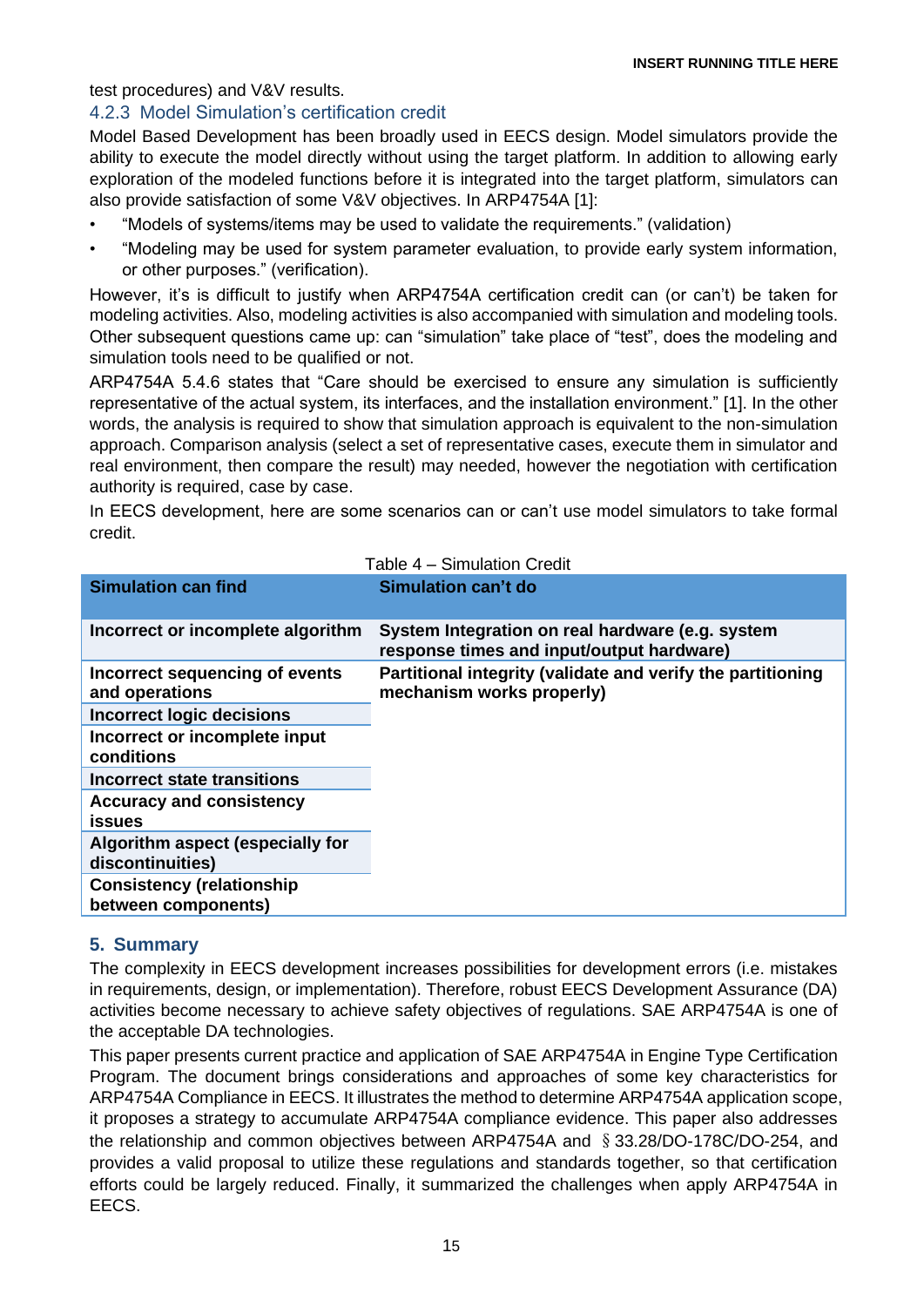## **6. Contact Author Email Address**

Mailto: [qinzhu\\_amy@163.com;](mailto:qinzhu_amy@163.com) wangchunxiao1001@163.com

### **7. Copyright Statement**

The authors confirm that they, and/or their company or organization, hold copyright on all of the original material included in this paper. The authors also confirm that they have obtained permission, from the copyright holder of any third party material included in this paper, to publish it as part of their paper. The authors confirm that they give permission, or have obtained permission from the copyright holder of this paper, for the publication and distribution of this paper as part of the ICAS proceedings or as individual off-prints from the proceedings.